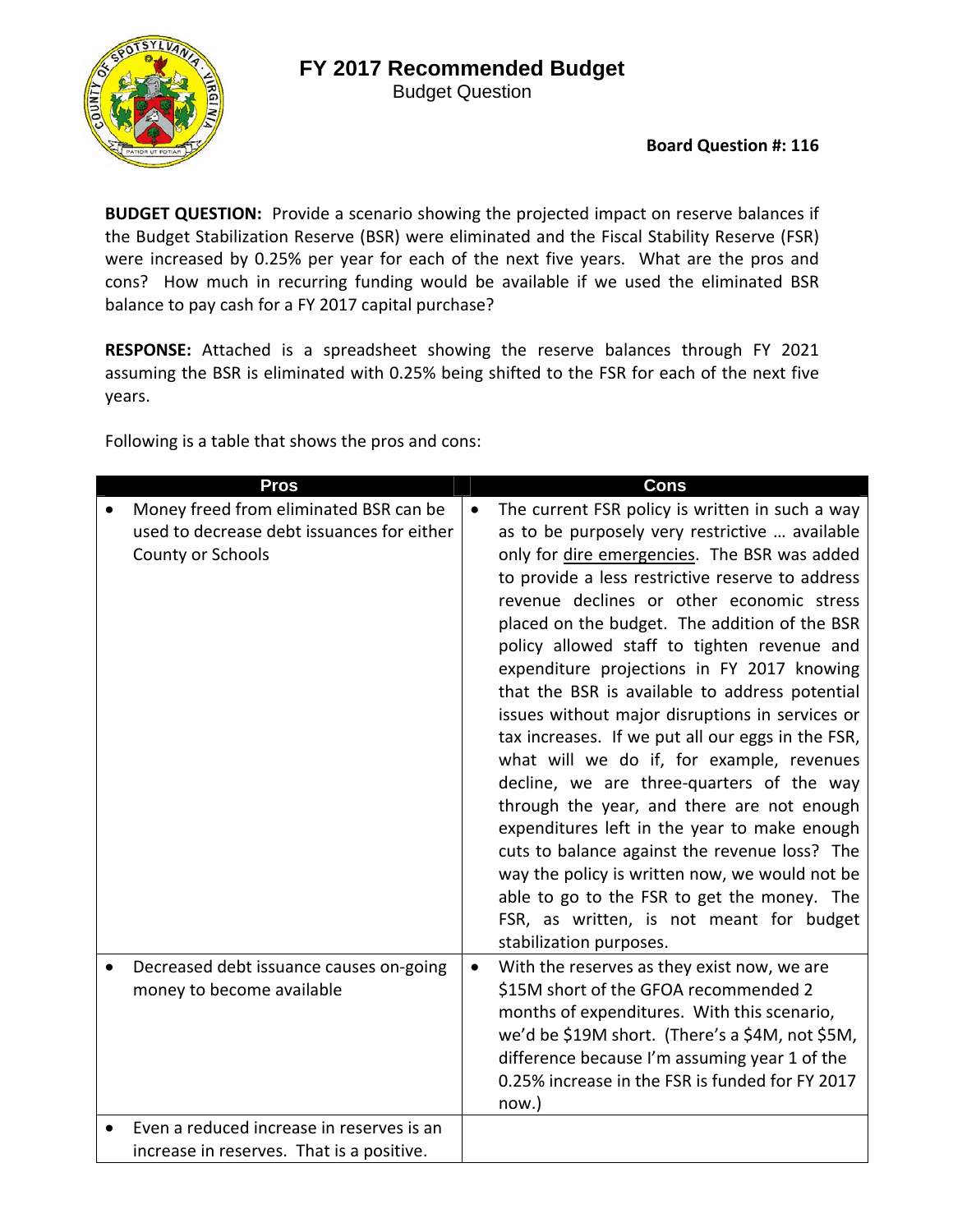## **FY 2017 Recommended Budget**

Budget Question

If the BSR were eliminated with 0.25% being added to the FSR for FY 2017, that would cause \$4.0M to be available to apply to a FY 2017 capital purchase.

- If the \$4.0M were used for Schools' capital projects, the recurring debt service savings would be \$651K.
- If the \$4.0M were used for the County's capital projects, the recurring debt service savings would be \$547K.

The debt service savings is different here because we can apply the full \$4.0M to 7‐year projects for the Schools. The County does not have \$4.0M in 7‐year projects to be financed in FY 2017, so we would have to apply some of the \$4.0M to 12-year projects. All else being equal, the use of cash for longer term projects yields less debt service saving in year 1 (FY 2017).